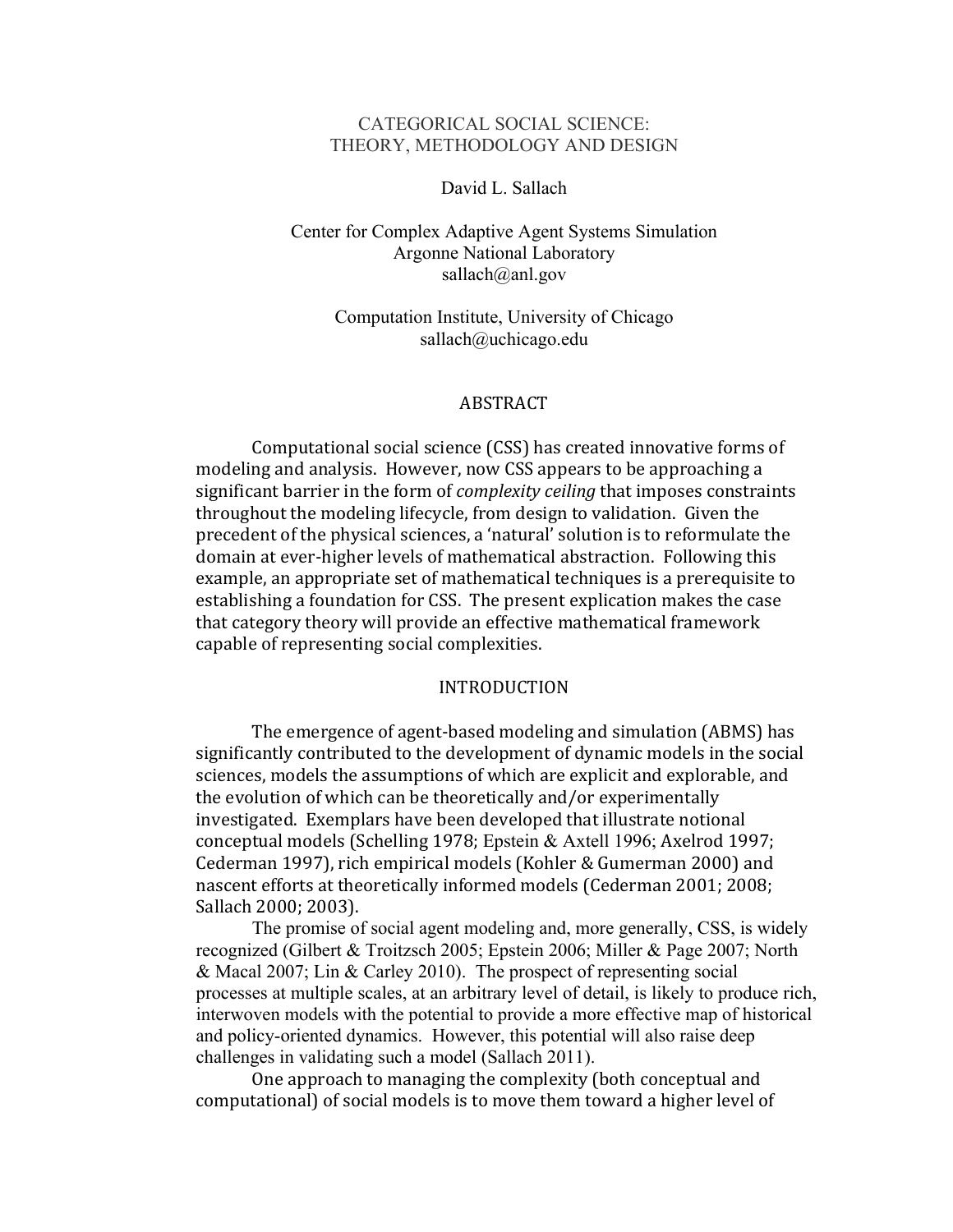abstraction. Specifically, it is potentially important to more fully formulate the mathematical basis of CSS. The focus of the present paper is to consider how category theory (Mac Lane 1971; Landry 1998; Awodey 2010) provides a critical resource in formalizing computational models, as well as exploring their potential interaction.

Subsequent sections of the paper address: 1) the nature of category theory, 2) how categories can be used to integrate both domains and theories, 3) how categorical models can open up innovative forms of social analysis, and 4) what category theory can contribute to model design.

# CATEGORY'THEORY

Category theory requires specification of a type of mathematical object in terms of identity, composition, and a group of morphisms that preserves their structure. This definition of objects and morphisms, in conjunction with two standard axioms (associativity & identity), defines a framework that is simple enough to be broadly applicable. A collection of illustrative mathematical categories is listed in Table 1. These definitions and axioms constitute unique but similar regularities within each category type that focus inference.

| <b>CATEGORIES</b> | <b>OBJECTS</b>         | <b>MORPHISMS</b>                      |
|-------------------|------------------------|---------------------------------------|
| <b>Set</b>        | Sets                   | All functions between sets            |
| <b>Poset</b>      | Partially ordered sets | Monotone functions                    |
| <b>Top</b>        | Topological spaces     | Continuous functions                  |
| <b>Vect</b>       | Vector spaces          | Linear maps                           |
| <b>Field</b>      | Fields                 | Field homomorphisms                   |
| Groupoid          | Diverse objects        | Invertible morphisms                  |
| <b>Topos</b>      | Set-like objects       | Allows integration of algebra & logic |
| Log               | Formulae               | Proofs                                |
| Cat               | Categories             | Functors                              |

Table 1. Illustrative Categories

Even with the limited set of examples in Table 1, it is striking to observe how broadly category theory is able to integrate diverse areas of mathematics: set theory, topology, linear algebra, lattice theory and formal logic (Goldblatt 1984; Lambek & Scott 1988), and the list is actually much longer. It not only allows them to be expressed in the same categorical terms, it also provides a basis for their possible integration. As Marquis (2009) carefully documents, category theory supports the formal integration of geometry, topology, algebra and logic. The potential of this integral formalism has yet to be fully realized, especially in the social sciences.

It should be noted that the object type of a category is actually secondary. As Lawvere (2005:2) writes, "[C]ategory theory does not rest content with mere classification ... rather, it is the *mutability* of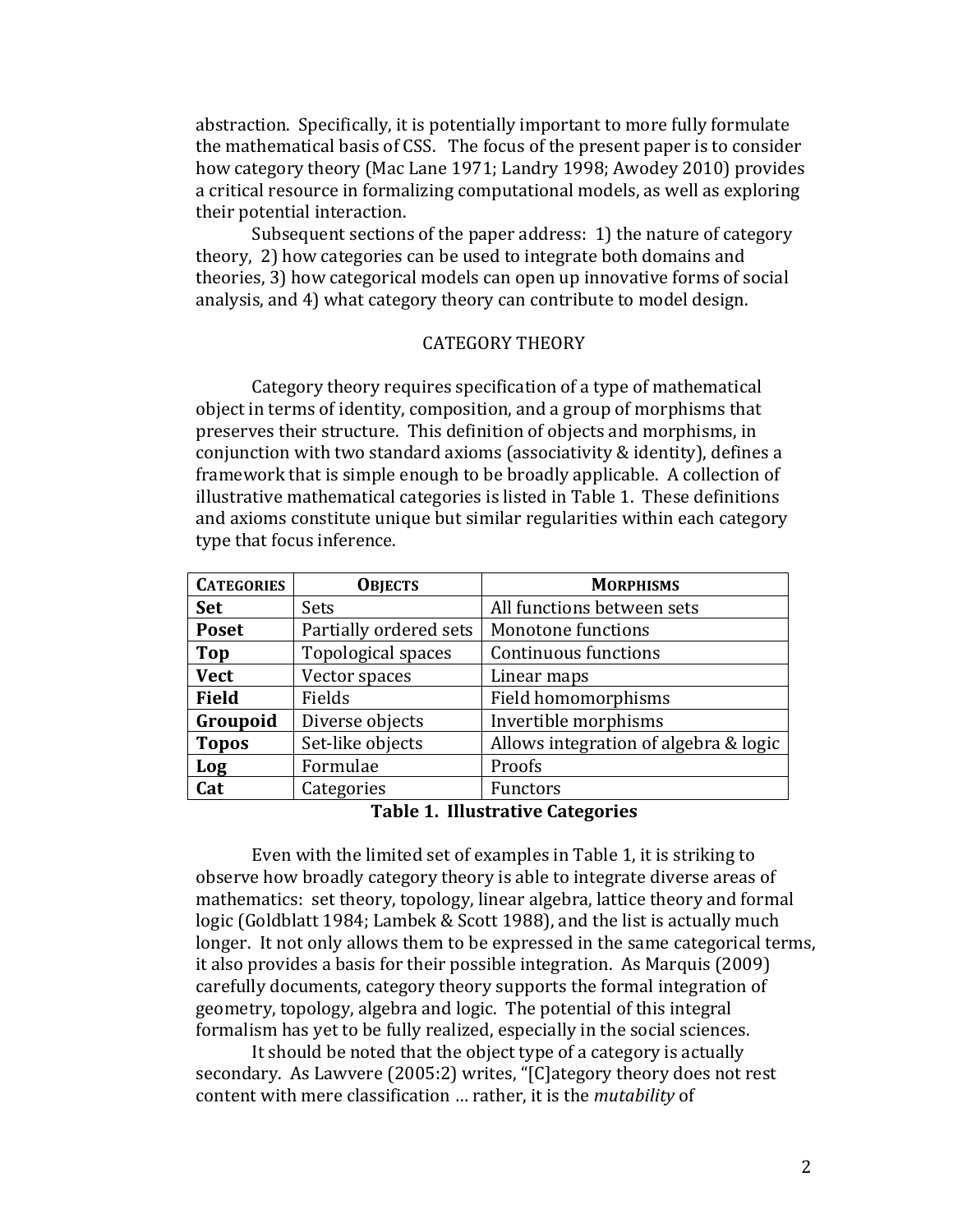mathematically precise structures (by morphisms) which is the essential content of category theory." To the extent that appropriate representations can be identified, the emphasis on mutability can contribute to the dynamics that will be needed in social categorical analysis.

# CATEGORICAL'INTEGRATION

The forms of mathematical integration implied in Table 1 are important for CSS as well. Geometric categories can make GIS patterns available for deductive inference. But perhaps most interesting, is the integration of algebraic and logical models. The synthesis of algebra and logic, while not unique to CSS, has the potential to provide a basis for forms of analysis that are as yet unprecedented.

### Integration of Multiple Substantive Domains

To achieve its potential, CSS requires strong forms of integration. From the outset, this emerging discipline has rested upon the effective fusion of the computational and the social sciences. It is thus relevant that category theory has already made significant contributions to computer science (Goguen 1991; Pierce 1991). Of particular relevance is the use of category theory in software engineering (Fiadeiro 2005). To the extent that substantive social science and software design can be integrated into the same mathematical framework, it has the potential to transform the process of software design and, most importantly, model validation.

For some models, the incorporation of neurological models is important. Here too, innovative work has been accomplished in the categorical representation of neurological processes (Ehresmann  $&$ Vanbremeersch 2007).

#### Theory integration

The second facet of categorial integration concerns the task of synthesizing social theory. Social science theories are distinguished by discipline, scale and other factors, and are often qualitative (Hage 1994). The varieties of theoretical fragmentation serve to undermine the completeness' and coherence of social models, and reduce the possibility of their validation. The long-term success of CSS will require the coherent integration of theoretical insights in all their variety.

The characteristics of category theory that have allowed it to provide a common language to diverse mathematical areas (Landry 1998) have the potential to be applied to the synthesis of social theory in all of its diversity. However, to play that role, theorists and modelers will need to understand category theoretic tools, and how they can be applied. Table 2 suggests one way in which categorical structures can be translated into social applications.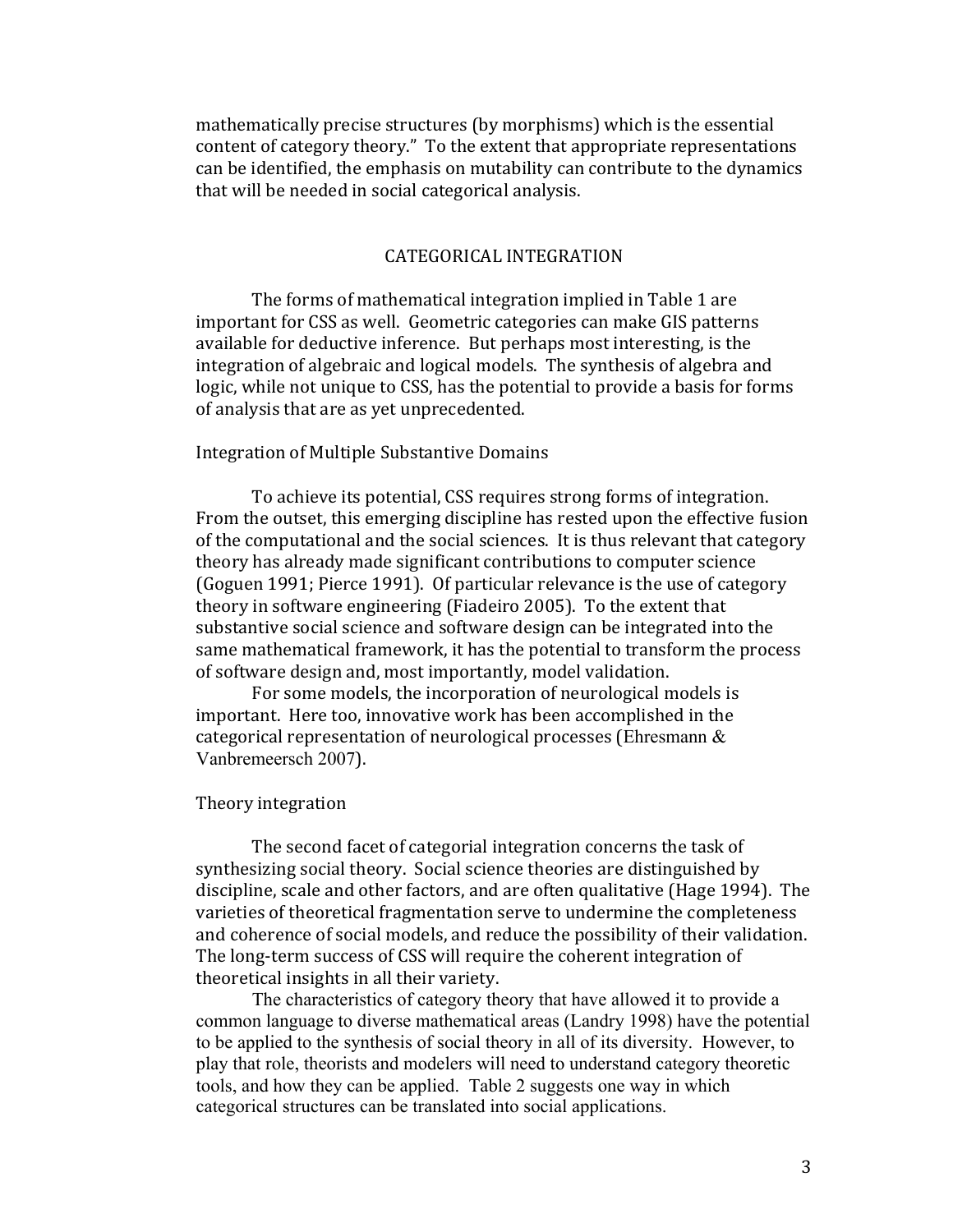| <b>Category Theory</b>  | <b>Social Category Theory</b>              |  |
|-------------------------|--------------------------------------------|--|
| Invariants              | Ideal types                                |  |
| Natural transformations | Progressions                               |  |
| Symmetry                | Reciprocity                                |  |
| Adjoint functors        | Coupled processes, transitions             |  |
| Categories              | Social configurations & scenario templates |  |
| Morphisms               | Actions, mechanisms & processes            |  |
| Objects                 | Actors, aggregates                         |  |

**Table 2. Mapping from Categories to Social Categories**

If, for a social model, we view the objects of category theory as social actors, then, depending on the type of behavior being modeled, the appropriate kinds of morphisms (e.g., actions or mechanisms) can be identified. Alternatively, the lifecycle of a social process, for example, the ecology of organizations (Hannan  $&$  Freeman 1989), could provide the starting point for scenarios, with characteristic interactions then being specified as the model definition proceeds. The hierarchy can be built either top down or bottom up, i.e., depending on the relevant theories and scales of interest, as long as it draws upon the strengths of category-theoretic insights.

Social Objects. Table 2 provides an overview of how a categorical hierarchy could translate into social equivalents, in skeletal form. Of course, to construct useful categorical models, social theory and social processes will need to be closely examined and refined in order to create the most effective alignment between category theory and social concepts.

Table 3 provides a view of one aspect of Table 2 (i.e., potential 'social' objects) in greater depth. The first point is that, for different theoretical or research purposes, level 0 may be filled using different types of social objects. In Table 3, there are three types of candidate social 'objects': 1) social actors, 2) social aggregates, and 3) geostrategic niche. These three examples are introduced, not because they are ideal, or an exhaustive set of social objects, but, rather, to suggest some of the considerations that may be involved in the selection and refinement of social objects.

The first example is social actor, the social object originally suggested in Table 2. Only, now it is possible to consider it in depth. The emphasis is upon assertive actors that make decisions and/or adapt to changed circumstances. Note that a social actor is defined as existing at multiple scales, and the third column illustrates examples of such actors.

All such candidates necessitate detailed conceptual analysis. Can social actors be modeled in the same way across scales? Will there need to be supplemental cross-scale morphisms? Will cross-scale interactions differ from homoscale interactions? Many such issues are distinct from those that are typically addressed in the substantive social science disciplines.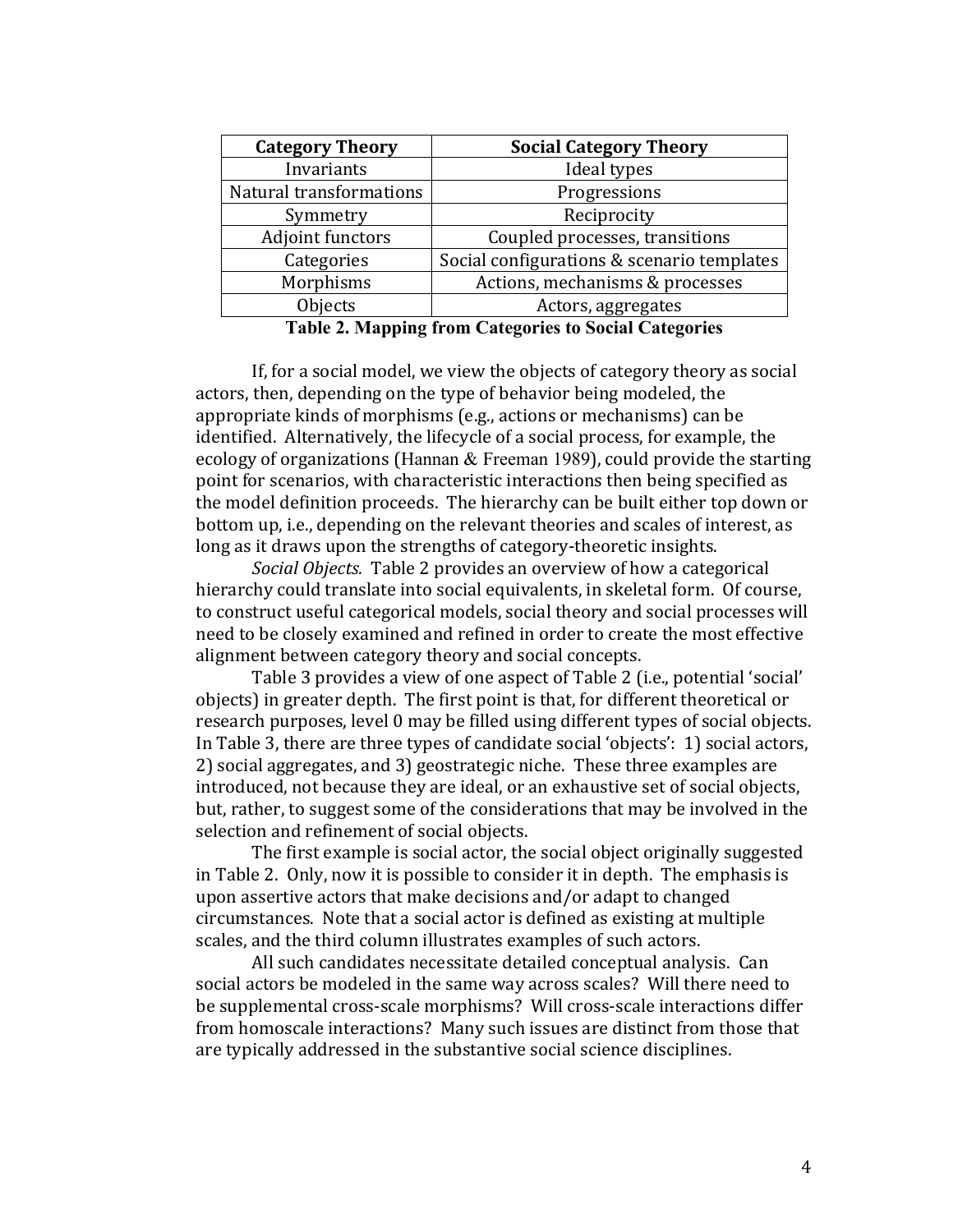| <b>SOCIAL</b>         | DEFINITION                                                                                                                                                                                                   | <b>EXAMPLES</b>                                                                                                                                        |
|-----------------------|--------------------------------------------------------------------------------------------------------------------------------------------------------------------------------------------------------------|--------------------------------------------------------------------------------------------------------------------------------------------------------|
| <b>OBJECTS</b>        |                                                                                                                                                                                                              |                                                                                                                                                        |
| Social actor          | Self-organizing social entity at<br>any scale considered in an<br>active mode. A social actor<br>makes decisions and actively<br>seeks to elicit coordination<br>from internal and external<br>actors.       | Alliance, civilization,<br>empire, nation, institution,<br>state, organization, class-<br>for-itself, social network,<br>group, Median social self (I) |
| Social<br>aggregate   | Collection of social actors<br>considered in a passive mode.<br>A social aggregate is shaped by<br>exogenous structures, events<br>and processes, changing<br>through proximate adaptation<br>and evolution. | Population, aggregation,<br>category, strata, class-in-<br>itself, generation, Median<br>social self (me)                                              |
| GeoStrategic<br>Niche | An integrated natural and<br>social system considered in the<br>interaction of its geological,<br>biological, ecological,<br>economic and strategic facets.                                                  | Bioneural, interactive and<br>transportational<br>movements                                                                                            |

Table 3. Candidate Social Objects

The second social object is the social aggregate. It is designed to represent more passive responses to exogenous influences. The action generated may be adaptive, the result local intentionality and/or mixed motives. Often aggregate social objects are used to study the effects of largely exogenous structures or events upon largely broad diverse populations or population sectors.

The exogenous effects can range from the spread of disease to the creation of refugees by war or tyrannies. The distinction between social actors and social aggregates is that morphisms in the former are typically intentional and/or strategic while, in the latter, they are more passive or indirect. Both forms exist within human groupings, but their modes of transformation differ, making it analytically advantageous to distinguish them.

A third candidate social object is the geostrategic niche. This form is characterized by a co-definition of the social object with its environment (Sallach, North & Rivera 2012). Two examples are: 1) conflicting actors within geographical constraints and affordances (cf., Collins 1978), and 2) economic actors adapting to a given ecological niche (Peterson, *et al.*, 2011). More specialized examples may be expected to be utilized as well.

The three candidate social objects described in Table 3 are illustrative, not exhaustive. Different kinds of social objects can be defined for different purposes, and their definition is a salient along which more rigorous social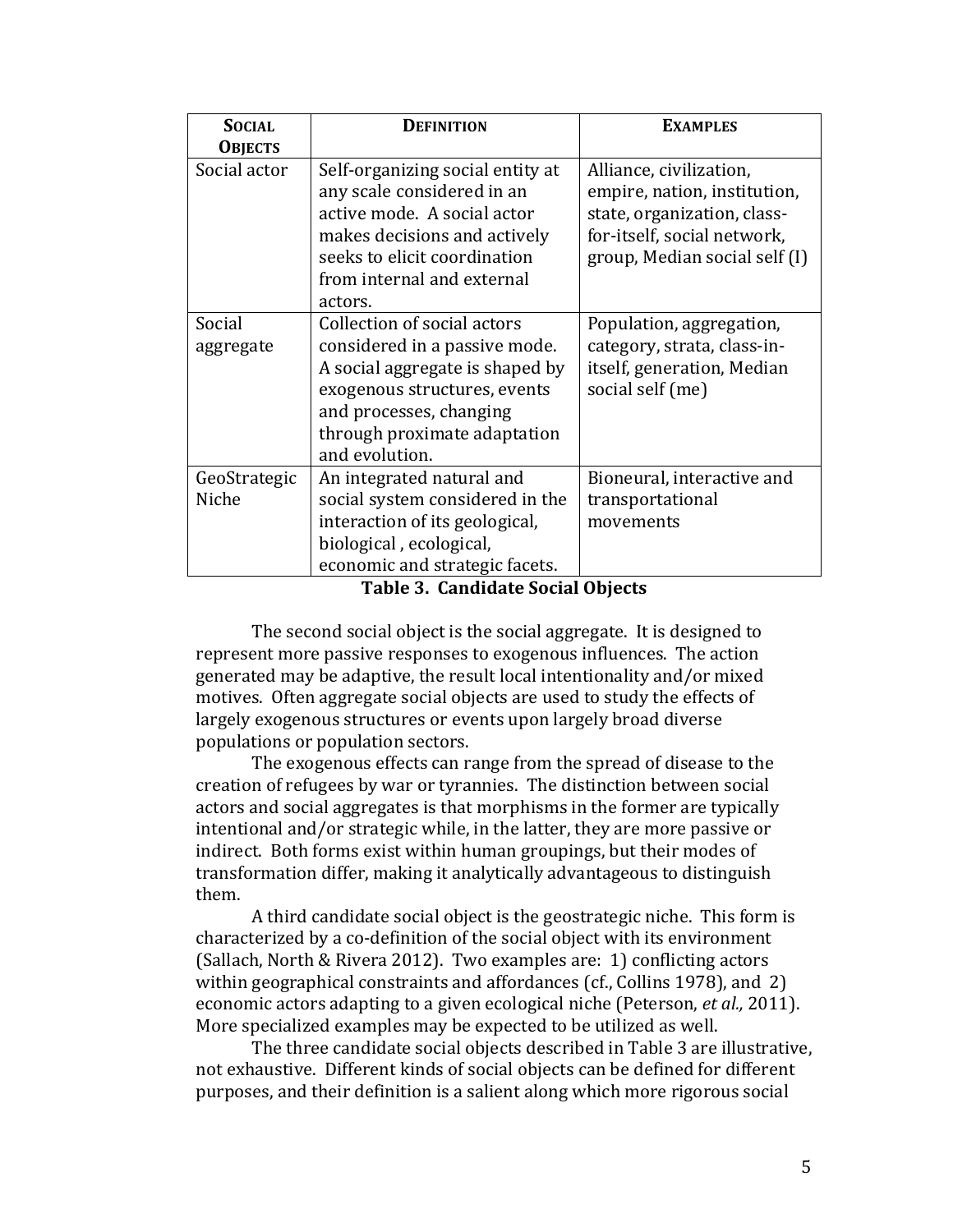theory can progress. Accordingly, the definition of increasingly specific types of social objects, in a categorical sense, is an essential line of research.

*Social Morphisms.* Social models are distinguished from those of the natural sciences by the need to represent intentional actors. As a result of this requirement, there must be:  $1$ ) a greater emphasis upon endogenous factors, which are 2) more dynamic, and 3) often interact with each other.

The relationship between exogenous and endogenous factors will comprise another important research area of categorical social science. In application, the former are apt to be analytical, while the latter are more likely to be simulative.

One of the most effective ways of balancing exogenous and endogenous forces is to distinguish the social objects to which they are applicable. This is what the distinction between social aggregates (exogenous) and social actors (endogenous) is designed to do.

It might seem that this could create a false separation that would undercut an analyst's ability to fully capture social dynamics. However, category theory is inherently flexible in its application. One of the first forms of integration that it affords is the integration among two or more types of social objects by mapping one to the other. The general strategy, then, is to identify social objects with coherent morphisms, and then reintegrate them as required by the particular form of analysis.

This strategy is suggestive, but a richer view of what is possible is necessary. Accordingly, this discussion now turns to the features that a categorical'methodology'will'include.

# CATEGORICAL'METHODOLOGY

Categories exist at a high level of abstraction, and become highly specialized in applications (cf., Crane & Yetter 1993; Ehresmann  $&$ Vanbremeersch 2007). Thus, it is reasonable to assume that a categorical methodology will be required. Such a methodology can provide heuristics and guidelines about how category-theoretical insights can be incorporated into social science research. It also illustrates the type of contributions that can be expected by doing so.

An overview of various aspects of a categorical methodology for the social sciences is summarized in Table 4. The first row, categorical diagrams, notes that category theory is frequently expressed graphically. Given its topological and geometric influences, many shapes and structures are used as a basis for categorical reasoning. However, the prototypical diagram is the triangle, as depicted in Figure 1.

Under standard conventions, the capital letters are objects and the arrows are morphisms. Circular arrows are identity morphisms that also serve as the unit of the category. Straight arrows convey information from the Source (at the base) to the Target (at the tip). This particular triangle shows information being conveyed from A to C in either a one-step or twostep process. If the information at C is the same, the diagram is said to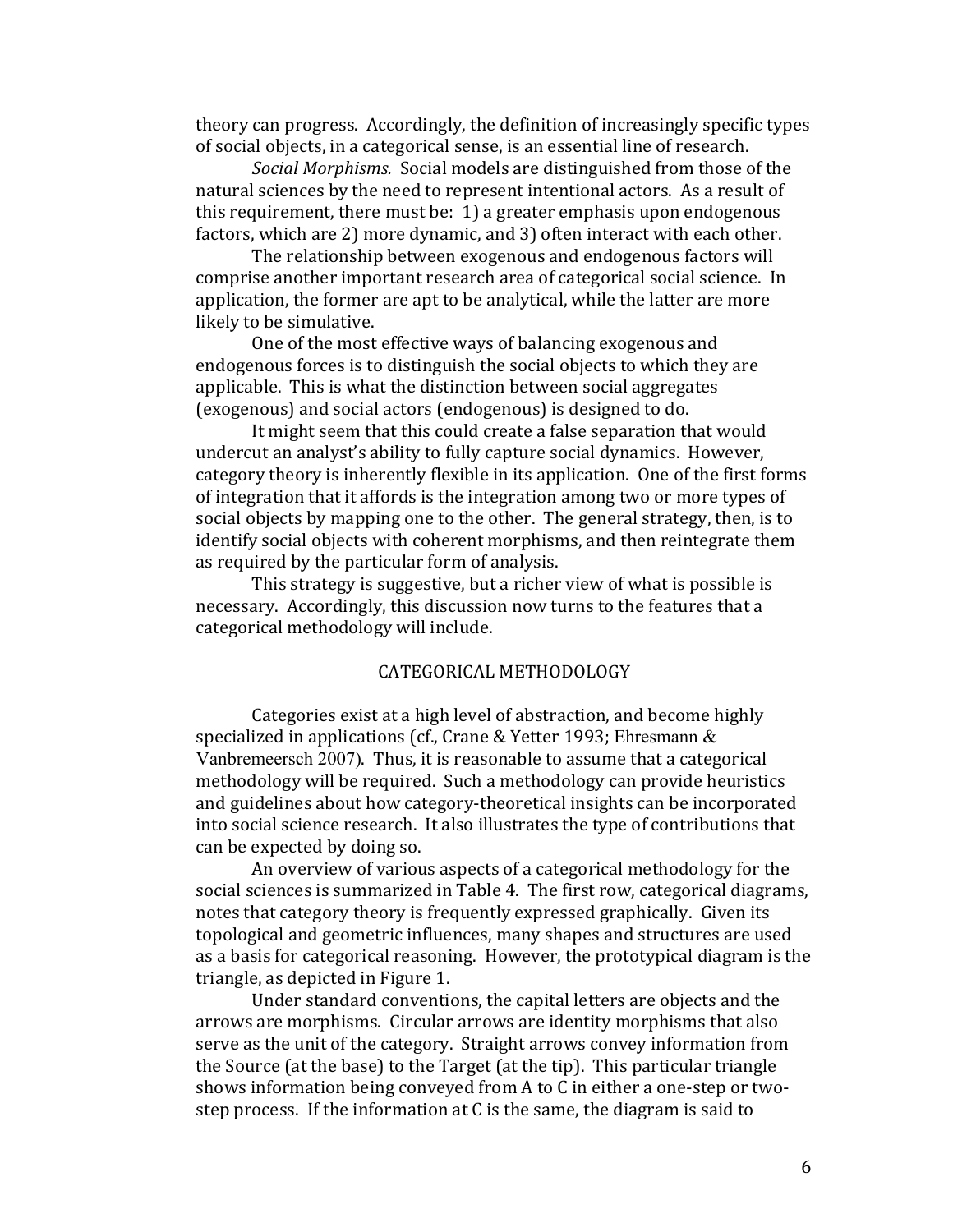commute, and the two paths can be interpreted as two sides of an equation. A more concrete interpretation will depend, in part, on the nature of the (level 0) objects and their associated morphisms.

| <b>HEURISTIC</b> | <b>DESCRIPTION</b>                                    | <b>SOURCE</b> |
|------------------|-------------------------------------------------------|---------------|
| Categorical      | Category theory employs graph-theoretic objects to    | Fiadeiro      |
| diagrams         | organize (and sometimes chain) mathematical           | (2005)        |
|                  | relations, and to develop proofs.                     | $15-20$       |
| Equivalence      | An ability to define isomorphism up to equivalence    | Goldblatt     |
| relations        | facilitates analysis of ranges of social values.      | (1984)        |
|                  |                                                       | $61-63)$      |
| Social           | Duality permeates categorical analysis. Given a       | Awodey        |
| dualities        | duality with a proper connection between them, it is  | $(2010)$ :    |
|                  | possible to define one concept in terms of the other. | $53 - 73$     |
| Abstraction      | In category theory, there is a progression from       | Baez &        |
| scaffolding      | mathematical objects, to morphisms, to functors to    | Dolan         |
|                  | natural equivalences. This abstraction hierarchy      | (1998)        |
|                  | provides a systematic way of introducing and          |               |
|                  | controlling higher levels of analysis.                |               |
| Endogenous       | A formal linear combination of the elements of        | Baez          |
| social metrics   | some relevant set provides a natural basis for        | (2001)        |
|                  | analysis, rather than in contrast to an imposed       |               |
|                  | metric.                                               |               |
| Process          | There are a variety of category-theoretical           | McCleary      |
| projections      | techniques for projecting of empirical patterns.      | (2001)        |

Table 4. Aspects of a Social Categorical Methodology

Category theory supplements strict equality with weakened definitions of equivalence relations and/or classes. The resulting ability to formalize and reason about regions will make a valuable contribution to social analysis. Many social concepts involve proximity assessments of, for example, stability, trust, legitimacy, preparedness, strength, income and other complex states. The potential is to address previously qualitative concepts with greater precision.



**Figure 1. Prototypical Category Diagram** 

A specific example of is illustrated in Figure 2. It shows how reciprocal moves between two actors are defined by equivalence relations.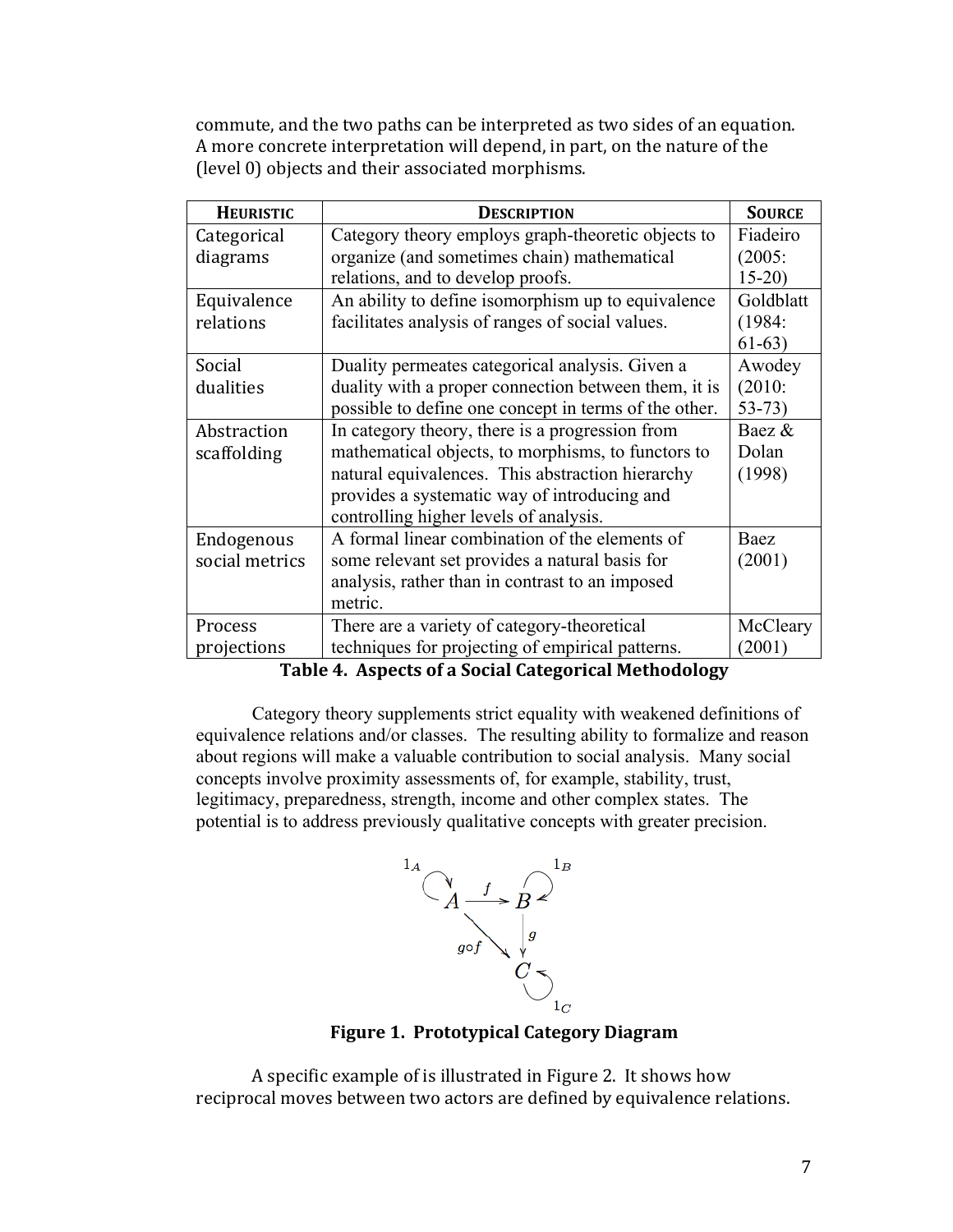Specifically, for each game type (beneficent, instrumental and coercive, coded as blue, green and red, respectively), there is a range of possible moves, each of which is considered equivalent to the other. This coding allows for a variation of responses, anticipated and actual, that is understood to be equivalent by both actors A and B. It is also possible to introduce variances within the ranges, which may result in misunderstanding between the two actors.



### Figure 2. Equivalent Moves within Three Protogames

The third heuristic is the potential for the discovery and analysis of social dualities. When isomorphisms have an inverse, or adjoint functors exist between two categories, the resulting duality gives rise to innovative forms of analysis that are particularly applicable to coupled phenomena (Lawvere 2006; Marquis 2009). This form of analysis is likely to be especially relevant to various forms of co-evolution.

What Table 4 summarizes as abstraction scaffolding has been previously depicted in Table 2. Morphisms are applied to objects, which together define a category. Categories change through functors, and natural (social) transformations (when available) weave these functors into a fabric. In this way, a hierarchy of meta-level interaction is defined. It provides a coherent framework for analysis in many areas of investigation, and it seems likely that it will contribute to CSS as well.

The fifth row is not only a heuristic, but a caveat as well. Artificial metrics can obscure rather than clarify. This is an insight that has manifested itself in the social sciences as well, for example, when class distinctions have sometimes been attributed based at arbitrary breaks applied to continuous wealth or income data. However, as the analytical focus moves toward the identification of equivalence classes, it is a useful caveat to remember.

In category theory, there are a variety of techniques (here grouped together under the term sequence projection) for analyzing or projecting fine grain differences, including variation over time. These include fiber bundles, fibrations & cofibrations, sheaves and spectral sequences. Referencing such representations in the present discussion serves to note that, in addition to abstract theorization, category theory contains the means of addressing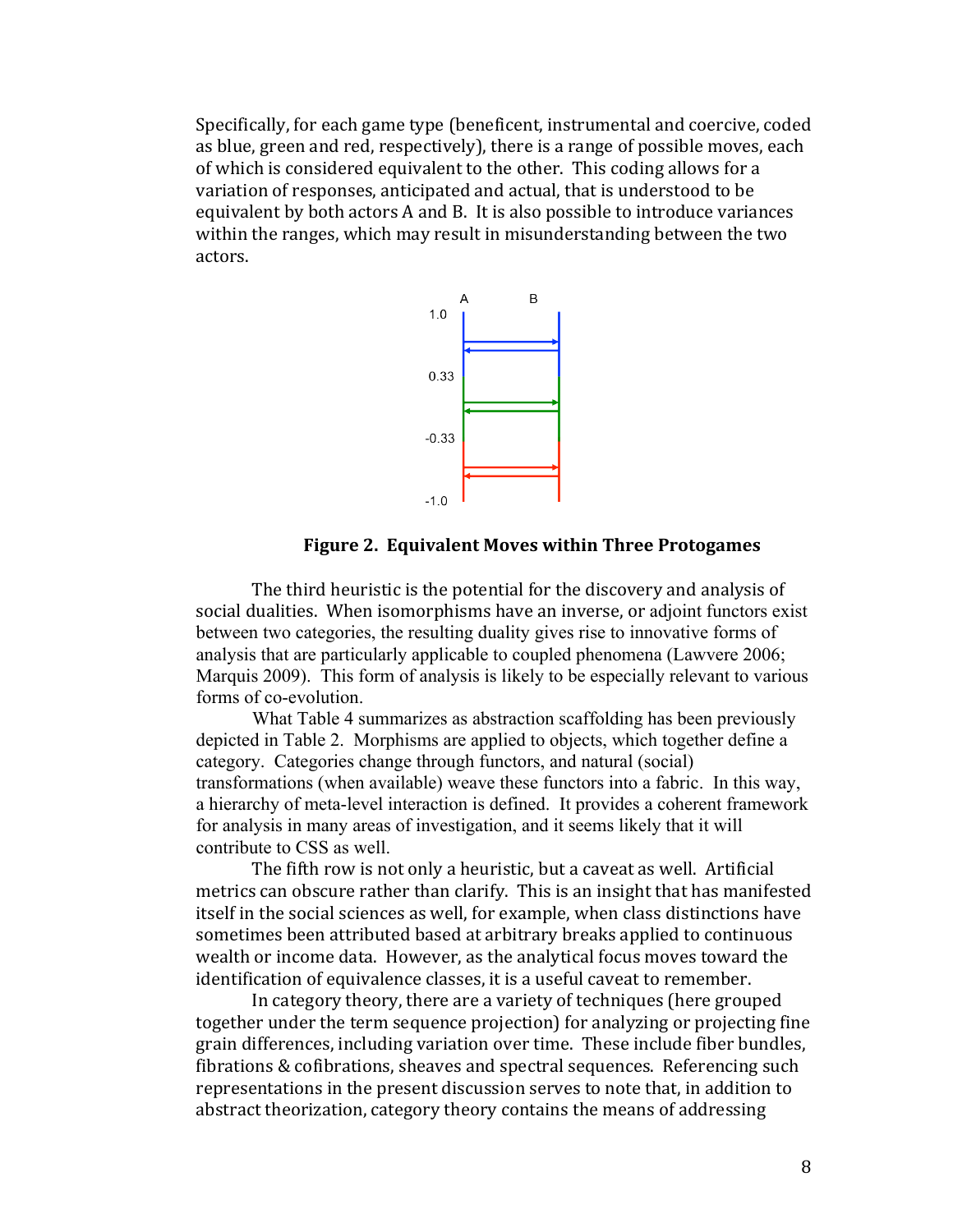more detailed processes as well, and that these techniques are available to a methodology designed for CSS.

### CATEGORICAL'SOFTWARE'DESIGN

Among the wide range of domains addressed by category theory, software engineering is particularly important. Not only are categorical designs natural recipients of social theories formulated categorically, the coherence of such categorical transformations will make a direct and significant contribution to the process of validating complex social models.

Software engineering based on category theory makes available the extensive range of categorical structures and processes that have been generated in abstract categorical analysis, including dual constructions, pushouts and pullbacks, limits and colimits, and adjunctions and indexed categories (Fiadeiro 2005; Iordache 2011). These techniques are applied to processes that engage in concurrent interaction. Moreover, Fiadeiro regularly invokes the social life of categories as a way of reasoning about the fact they are more fundamentally defined by interfaces with other processes than by internal characteristics. Although this "social life" is primarily an analogy, it underscores the broad compatibility of category theory with social dynamics.

*ABMS Design.* Given the fundamental role that agent-based systems play within CSS, the application of category-theoretic design to ABMS models is quite pertinent. An initial example is provided by Lloyd (2010), who empoys a cluster of empirically-based Bayesian techniques as a basis for generic ABMS design.

Specifically, Lloyd proposes using forward and inverse posterior probability densities to recognize structures and infer a relevant rule set, generate fractional realizations of such structures, from which dual forward/inverse cycles shape and realize agent actions. An example is applied to An's (2009) model of Systematic Inflammatory Response Syndrome (SIRS)

There are many ways that category-theoretic design techniques might be applied to specific domains (cf., Sallach 2012), some with a more socialtheoretical strategy than the Lloyd's approach provides. Nevertheless, the Lloyd example serves as reinforcement of the primary premise of the present discussion. The ability of category theory to represent and address a diverse set of domains (including mathematics, computer science, social theory, social empirics and software design) documents the critical role that category theory can play in unifying and expressing the intertwining of a variety of complex scholarly domains.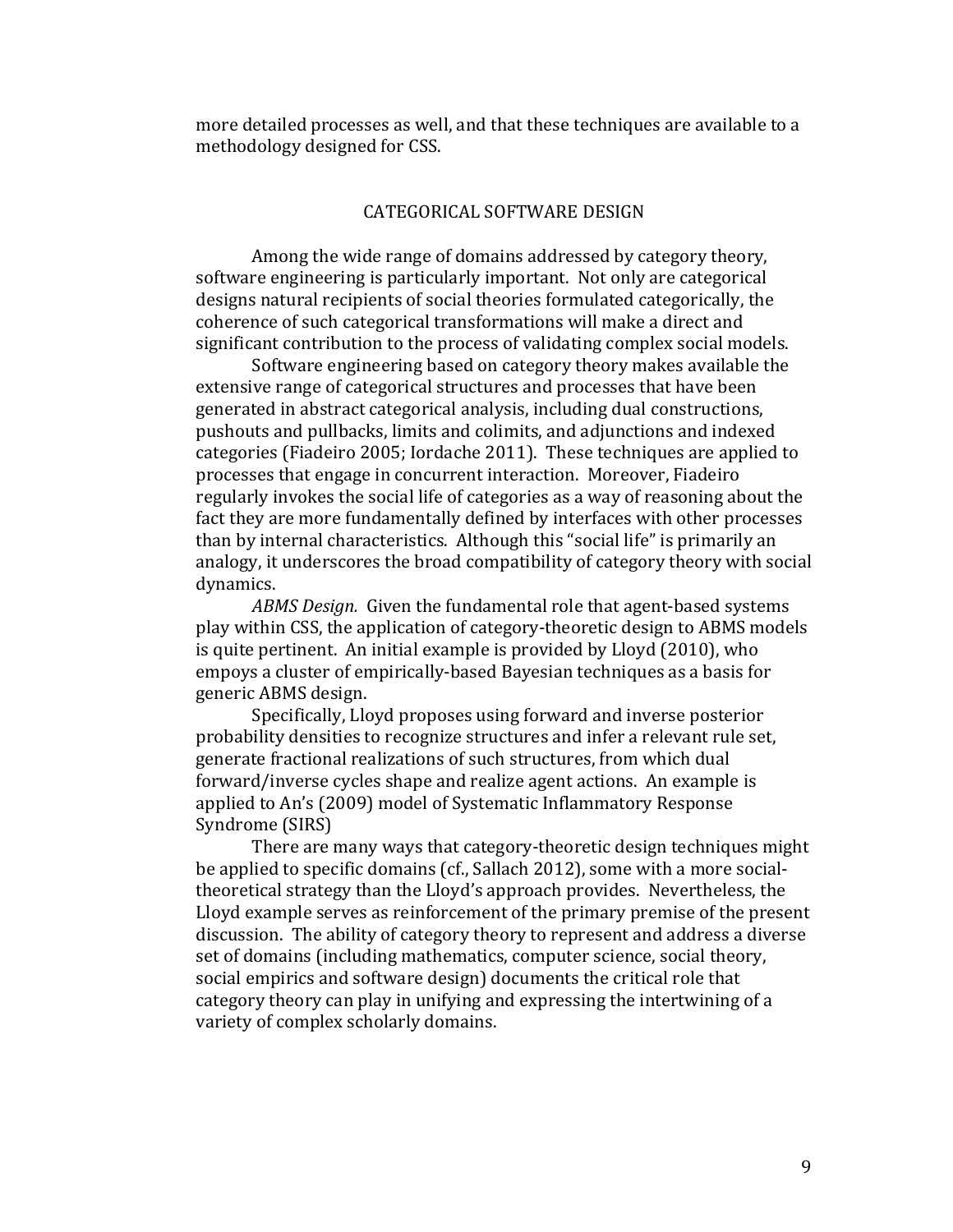### CONCLUSION

The present exposition describes more than can currently be. demonstrated. However, it does make a case for the position presented, and illustrates a variety of ways in which these conclusions are compelling.

Category theory provides a rigorous yet expressive formalism for representing and integrating challenging modeling domains. It is also a formalism that can support extensive theoretical and modeling syntheses, while still maintaining appropriate levels of exactness. These strengths make CT particularly appropriate for providing a mathematical foundation for computational social science.

Ultimately, it is important to return to the issue of the validation of social models. The practical use of historical and/or policy-oriented models is highly dependent upon their credibility. Category theory provides a formalism that can be precise when applied to theory, explicit during the design stage, and definitive at the assessment stage, while also attending to the consistency of intermediate stages. It deserves serious exploration and investigation.

Beyond what has been presented here, higher categories are an active area of mathematical research (Leinster 2004; Brown 2006; Simpson 2012). Because they seek to leverage weak equivalences (within various competing) formalisms: Bergner 2010) to incorporate greater complexity, higher categories will be of great and continuing interest in the future of computational social science.

### **REFERENCES**

- An, Gary. 2009. Introduction of an agent-based multi-scale modular architecture for dynamic knowledge representation of acute inflammation. *Theoretical Biology and Medical Modeling* 5:11.
- Awodey, Steve. 2010. *Category Theory.* New York: Oxford University Press.
- Axelrod, Robert. 1997. *The Complexity of Cooperation: Agent-based Models of Competition and Collaboration.* Princeton, NJ: Princeton University Press.
- Baez, John C. & James Dolan. 1998. Categorification. Pp. 1-36 in E. Getzler & M. Kapranov, eds. *Higher Category Theory.* Providence, RI: American Mathematical Society.
- Baez, John C. 2001. Higher-dimensional algebra and Planck-scale physics. Pp. 177-195 in C. Callender & N. Huggett, *Physics Meets Philosophy at the Planck Level: Contemporary Theories in Quantum Gravity.* New York: Cambridge University Press.
- Bergner, Julia E. 2010. A survey of  $(\infty, 1)$ -categories companion. Pp. 69-83 in J.C. Baez & J.P. May, eds., *Towards Higher Categories.* New York: Springer.
- Brown, Ronald. 2006. *Topology and Groupoids.* Deganwy, UK: BookSurge LLC.
- Cederman, Lars-Erik. 1997. *Emergent Actors in World Politics: How States and Nations Develop and Dissolve.* Princeton, NJ: Princeton University Press.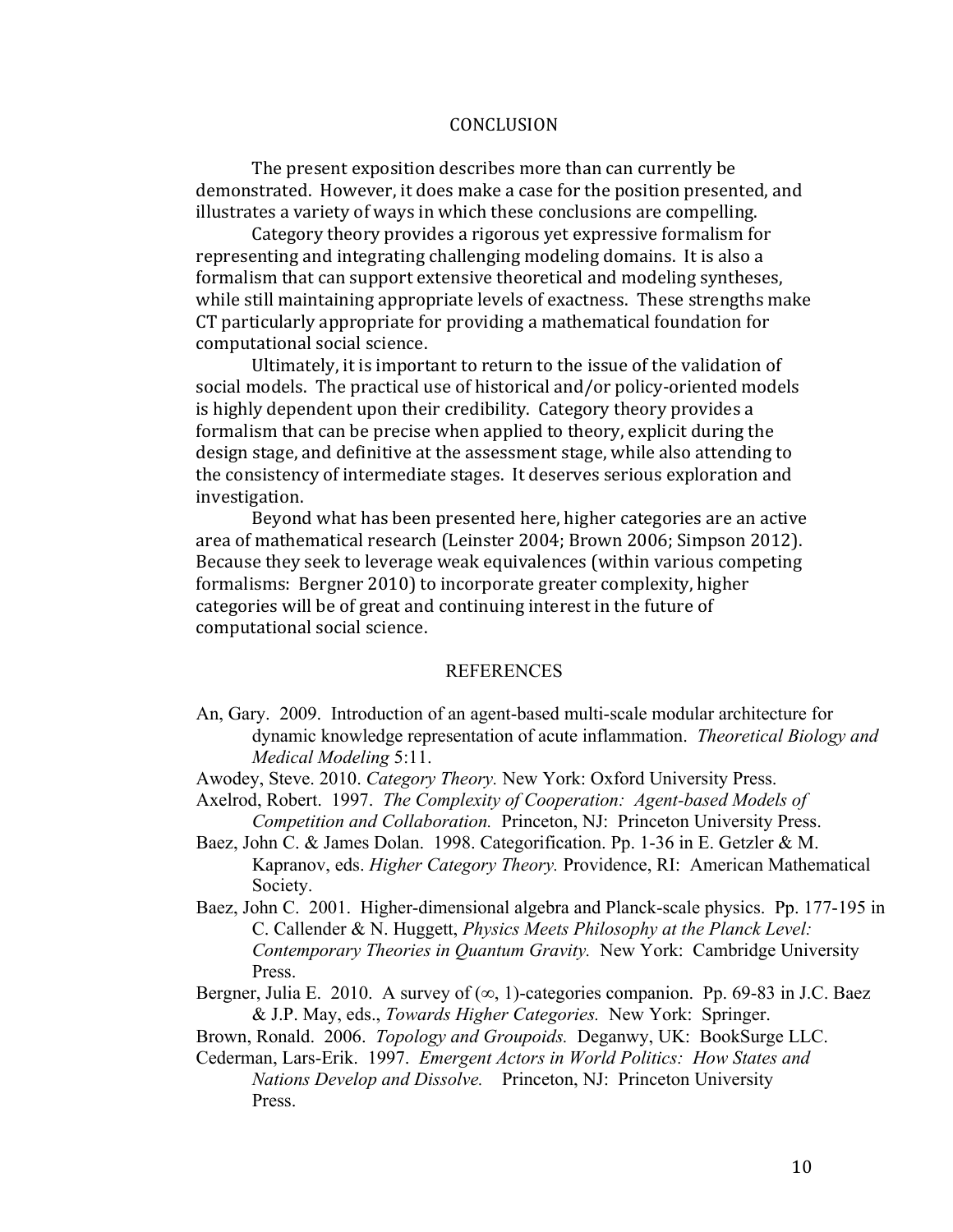- \_\_\_\_\_. 2001. Modeling the democratic peace as a Kantian selection process.
- *Journal of Conflict Resolution* 45 (August):470-502.
- \_\_\_\_\_. 2008. Articulating the geo-cultural logic of nationalist insurgency. Pp. 242-270 in S.N. Kalyvas, I. Shapiro & T. Masoud, eds., *Order Conflict and Violence.* New York: Cambridge University Press.

Collins, Randall. 1978. Some principles of long-term social change: The territorial power of states. *Research in Social Movements, Conflict and Change* 1:1-34.

Crane, Louis & David Yetter. 1993. A categorical construction of 4D topological quantum field theories. Pp. 120-130 in L.H. Kauffman & R.A. Baadhio, eds., *Quantum Topology.* River Edge, NJ: World Scientific.

Ehresmann, Andree C. & Jean-Paul Vanbremeersch. 2007. *Memory Evolutive Systems: Hierarchy, Emergence, Cognition.* Amsterdam: Elsevier.

Eilenberg, Samuel & Saunders Mac Lane. 1945. General theory of natural equivalences. *Transactions of the American Mathematical Society* 58:231-294.

Epstein, Joshua M. 2006. *Generative Social Science: Studies in Agent-Based Computational Modeling.* Princeton, NJ: Princeton University Press.

Epstein, Joshua M. & Robert Axtell. 1996. *Growing Artificial Societies: Social Science from the Bottom Up.* Cambridge, MA: MIT Press.

- Fiadeiro, José Luiz. 2005. *Categories for Software Engineering.* Berlin: Springer.
- Gilbert, Nigel & Klaus G. Troitzsch. 2005. *Simulation for the Social Scientist.* New York: Open University Press.

Goguen, J. 1991. A categorical manifesto. *Mathematical Structures in Computer Science* 1:49-67.

Goldblatt, Robert. 1984. *Topoi: The Categorial Analysis of Logic.* Mineola, NY: Dover.

Hage, Jerald. 1994. Sociological theory: Complex, fragmented and politicized. Pp. 52-65 in J. Hage, ed., *Formal Theory in Sociology: Opportunity or Pitfall.* Albany: State University of New York Press.

- Hannan, Michael T. & John Freeman. 1989. *Organizational Ecology.* Cambridge, MA: Harvard University Press.
- Iordache, Octavian. 2011. *Modeling Multi-level Systems.* Berlin: Springer.
- Kohler, Timothy A. & George J. Gumerman, eds. 2000. *Dynamics in Human and Primate Societies: Agent-based Modeling of Social and Spatial Processes.* New York: Oxford University Press.
- Lambek, J. & P.J. Scott. 1988. *Introduction to Higher Order Categorical Logic.* New York: Cambridge University Press.
- Landry, Elaine. 1998. Category theory: The language of mathematics. *Philosophy of Science* 66 (September):S14-S27.

Lawvere, F. William. 2005. Taking categories seriously. *Theory and Applications of Categories* 8:1-24.

\_\_\_\_\_. 2006. Adjointness in foundations. *Theory and Applications of Categories* 16:1-16.

Leinster, Tom. 2004. *Higher Operads, Higher Categories.* New York: Cambridge